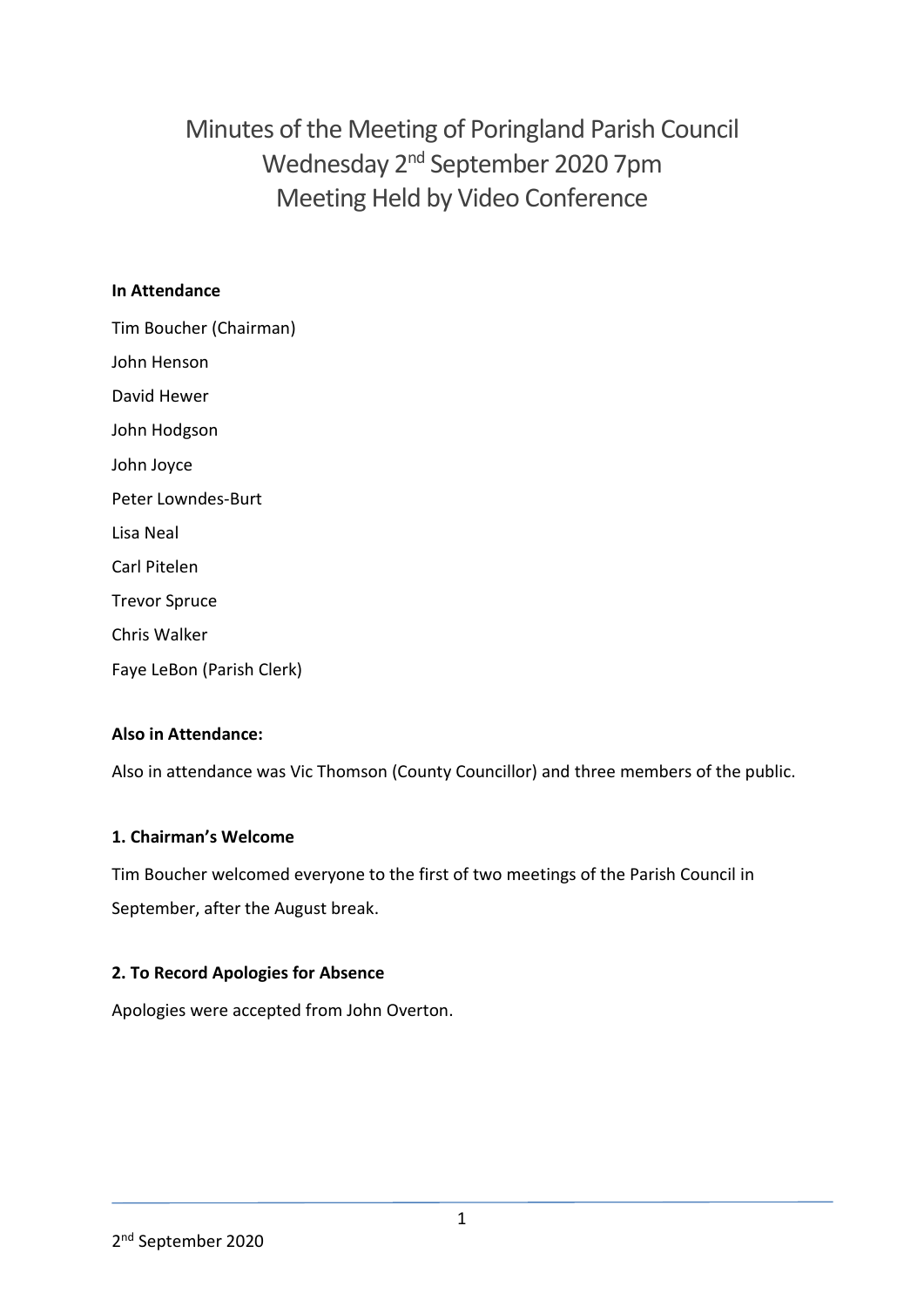### **3. Declarations of Interest and Applications for Dispensation**

Lisa Neal declared an interest in item 7(a), as a member of South Norfolk Council's Development Management Committee, and item 8(b) as she is working with officers at South Norfolk Council in this matter.

Trevor Spruce declared an interest in item 10 (b) and 10 (c)(ii).

John Hodgson declared an interest in item 10 (c)(ii).

### **4. To Agree Minutes of the Meeting Held on 29th July 2020**

After the amendment of typographical errors, the minutes of the meeting held on 29<sup>th</sup> July 2020 were agreed after a proposal by David Hewer and a second by Chris Walker.

### **5.Matters Arising from the Minutes of 29th July, Including Clerk's Report**

The Clerk's report had been previously circulated. It detailed:

### Telephone Box

John Hodgson reported that the phone box has now been painted. He is now liaising with the electrician to install the defibrillator. **ONGOING**

### A146/B1332 Stacking Survey

This survey is ready to be released at an appropriate time when traffic movements can be deemed as 'normal'. **ONGOING**

### Men's Shed

The Fields In Trust legal team will not support a Men's Shed on the Playing Field, however, they have provided guidance as to what activities the Men's Shed could provide which would be supported. Men's Shed have provided a proposal which has been sent to Fields in Trust. **ONGOING**

#### Bar Stock.

All soft drinks are now being sold via the cafe. The alcohol going out of date is being reviewed on a monthly basis and sent to Priscilla Bacon Lodge.

### Assets of Community Value

Applications have been sent to South Norfolk Council. A decision was due to be made by South Norfolk Council by 27<sup>th</sup> August. The Clerk will follow up on this.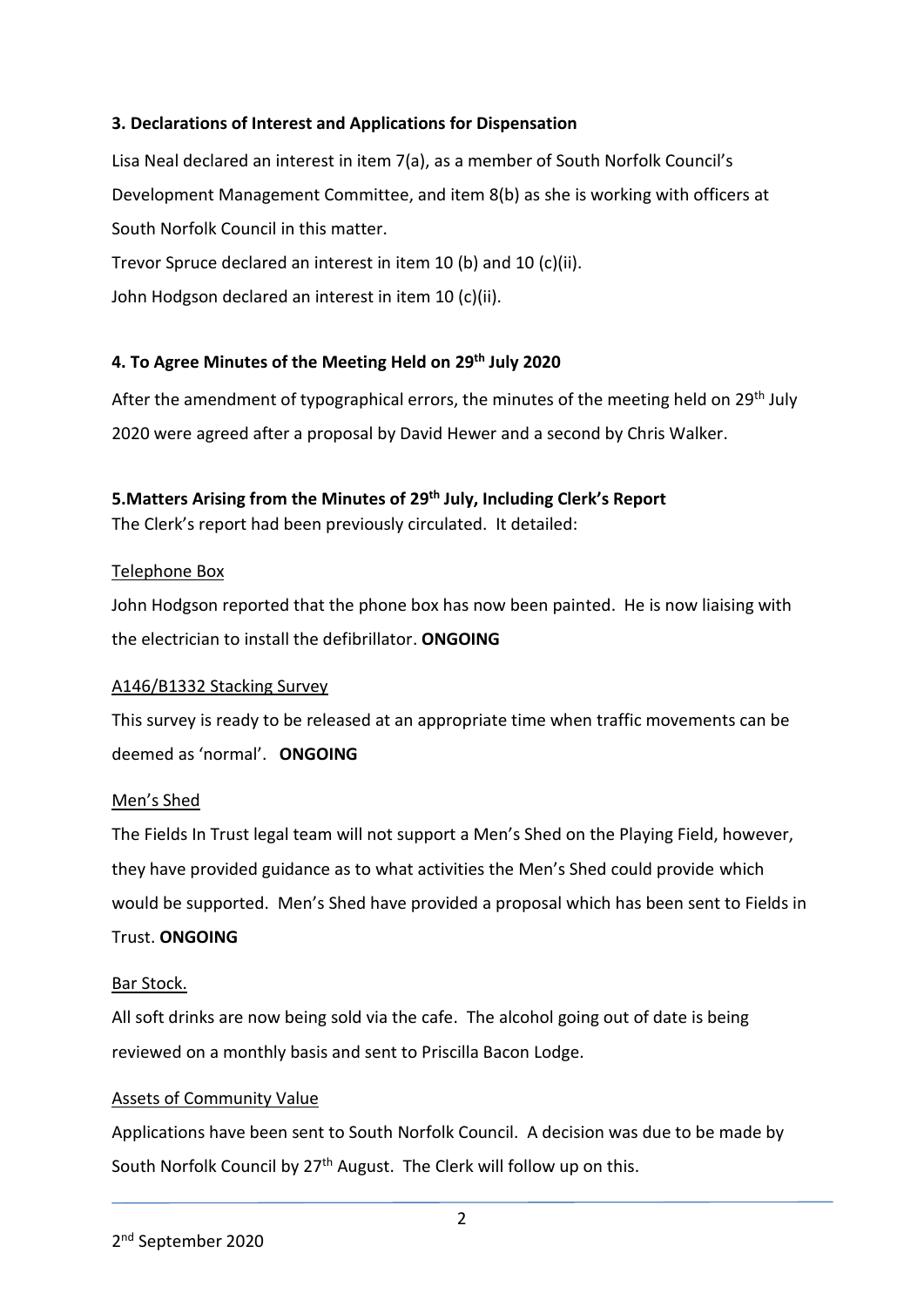#### 'Penelope' The Python

Photos have been taken of Penelope and signage can be created from this, giving the history of the artwork and encouraging people to add to it with stones painted in a non water based paint. **ONGOING**

#### Tree Warden Commemoration

The Clerk and the tree warden have met and agreed on a location on the site near the lagoon for a copper beech. The tree warden is considering the wording for the plaque. It is recommended that the tree be planted in October. Tim Boucher emphasised the need for a good quality plaque to be installed. **ONGOING**

### Parish Partnership Scheme

The Amenities advisory group has recommended that the Parish Council commences with further investigation into the application for a village gateway sign to the south of the village, under the parish partnership scheme.

Vic Thomson reported that the Framingham Earl sign to the north of the village will be located opposite the Poringland one. It will not necessarily be placed on the official boundary, but in the place that is clearest for people entering the village.

John Henson raised concerns about accessibility to the meetings now they are being held online.

# **6. Adjournment for Public Participation, District and County Councillors, and Councillors with any Pecuniary Interests**

It was agreed that standing orders should be suspended.

### a) District Council Report

Cllr Neal reported that South Norfolk Council's Help Hub had been very busy with calls. The type of calls was beginning to change, from vulnerable people shielding and needing to access services, to calls relating to financial vulnerability due to jobs being lost as a result of Covid-19.

The Help Hub had assisted with distributing 2 pallets of food donated by Morrisons in Diss, worth over £1,000, and a further £500 in household items. This was donated to the Hope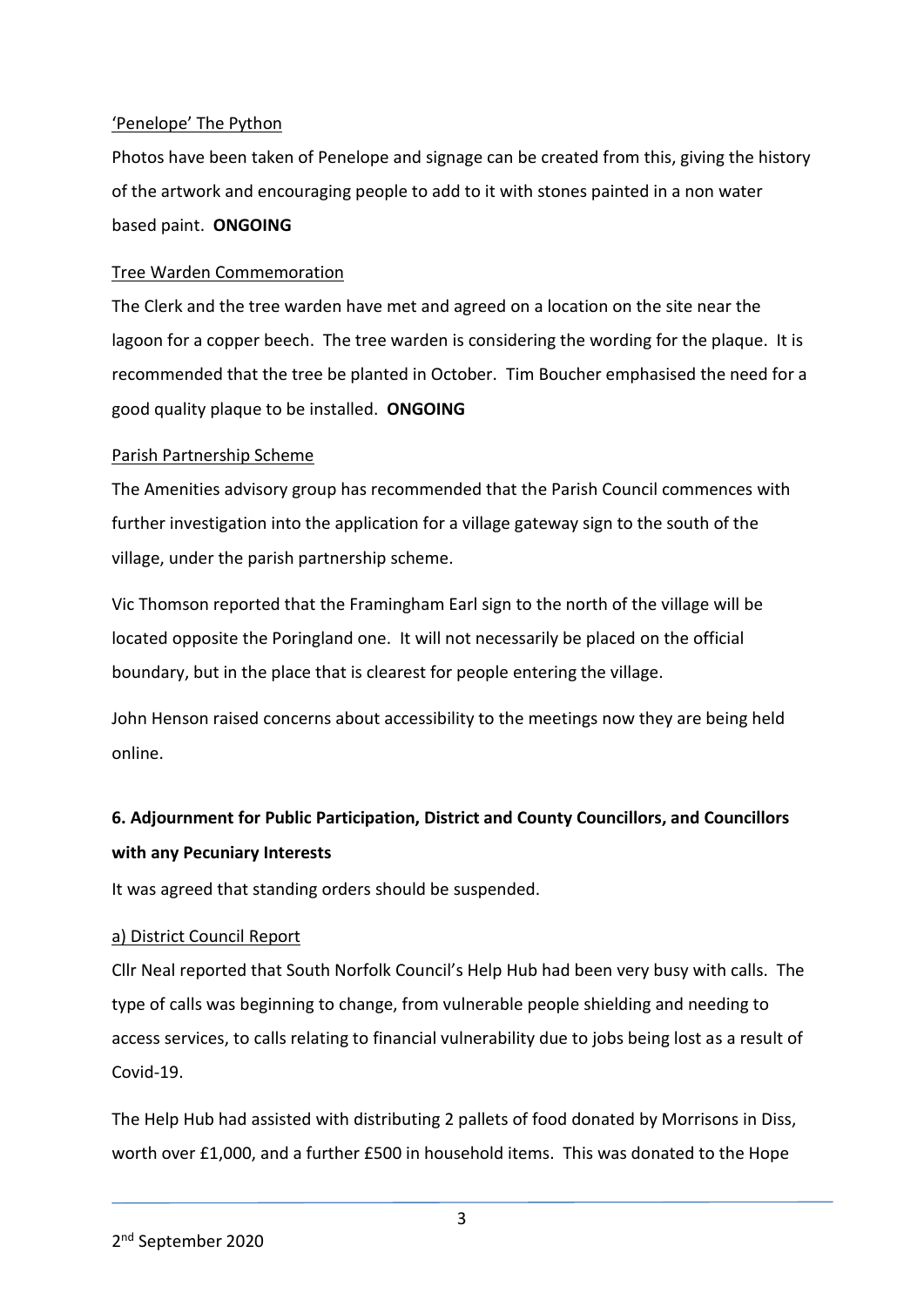Community Church Hub Project in Wymondham, to support families during the school holidays.

Covid-19 grants had now closed to new applications and all signs were showing that the fund had been oversubscribed and difficult decisions may have to be made.

South Norfolk Council is working with Norfolk County Council, the LEP and Visit England to provide grants of between £250 and £2,500 to promote tourism and extend the tourism season into the autumn.

South Norfolk Council is working on responses to the government's planning consultations.

A Topping Out ceremony was held at the Norwich Research Park, where South Norfolk Council had invested in the buildings and road infrastructure. This £5m development should lead to increased employment.

### b) County Council Report

Cllr Thomson had sent a full report to the Parish Council. Information submitted included:

- Warnings that Covid-19 is still prevalent in Norfolk, and emphasis for the need to comply with the Test and Trace scheme.
- Information on returning to school. He advised that there were 58 local children applying for Poringland Primary School this year and two children out of catchment, meaning that there was no waiting list.
- Norfolk County Council's investment in improvements to Norwich Castle.
- Amnesty waste days returning to the recycling centres.
- The plans to locate a new recycling centre on redundant spaces at the Harford Park and Ride. This would include a larger reuse shop.
- The government's consultation for making parking on pavements an offence.
- The improved facilities as part of the Caistor Roman Town project.
- The resurfacing of the B1332 overrunning by a few hours, as a result of bad weather in the last week of the works.

John Henson queried why only 50% of the Banham Poultry employees had been tested after the recent Covid-19 outbreak. Vic Thomson responded that all employees in the cutting room, where the outbreak occurred, had been tested. The method of dealing with the outbreak had been agreed by the public health department.

<sup>2</sup> nd September 2020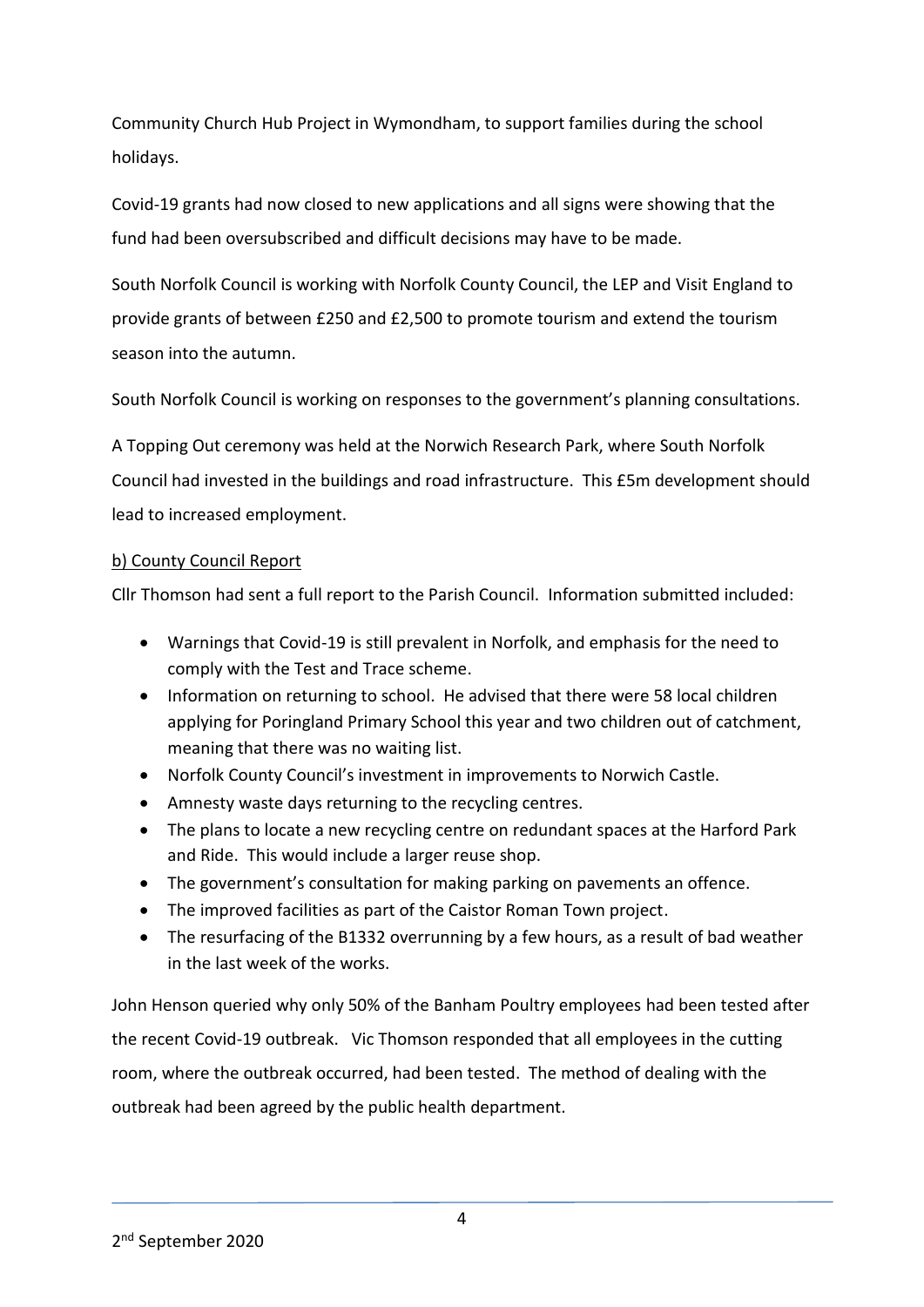Tim Boucher commented that the resurfacing works were very good, and those involved in the project had been very accommodating to the needs of local people being able to access their properties and local services.

Vic Thomson encouraged the Parish Council to send a letter to the parish's highways engineer, thanking him for his work to create the project, as without his assistance the works would never have occurred.

### c) To Receive Presentation on Childcare Provision in Poringland, from Time Childcare

Tim Boucher welcomed the Chairman of Time Childcare, who explained the situation of the group and its running from the premises in Poringland village hall. The premises were built in 1919 and was not designed specifically for youngsters. The organisation has a good relationship with the village hall management committee and will be a guaranteed tenant when the All Saints Centre is built, but it is unsure when this will be.

The organisation wishes to start a conversation with the Parish Council about the risk to childcare provision in the village, and whether the Parish Council can give any assistance in this matter.

It was agreed that the Parish Council should discuss this further at its next Strategic Working Group.

### d) Public Participation

No matters raised.

*Standing orders were reinstated.* 

*Lisa Neal Left the Meeting for Section 7(a)* 

### **7. Planning**

### a. To Consider Applications Received

*i. 2020/1426 – Land Adjacent To 11 Norwich Road – Erection of Dwelling and Detached Garage*

Trevor Spruce presented this application. He noted that the newly laid road may have to be dug up again to install the services to this property and stressed the need for the remedial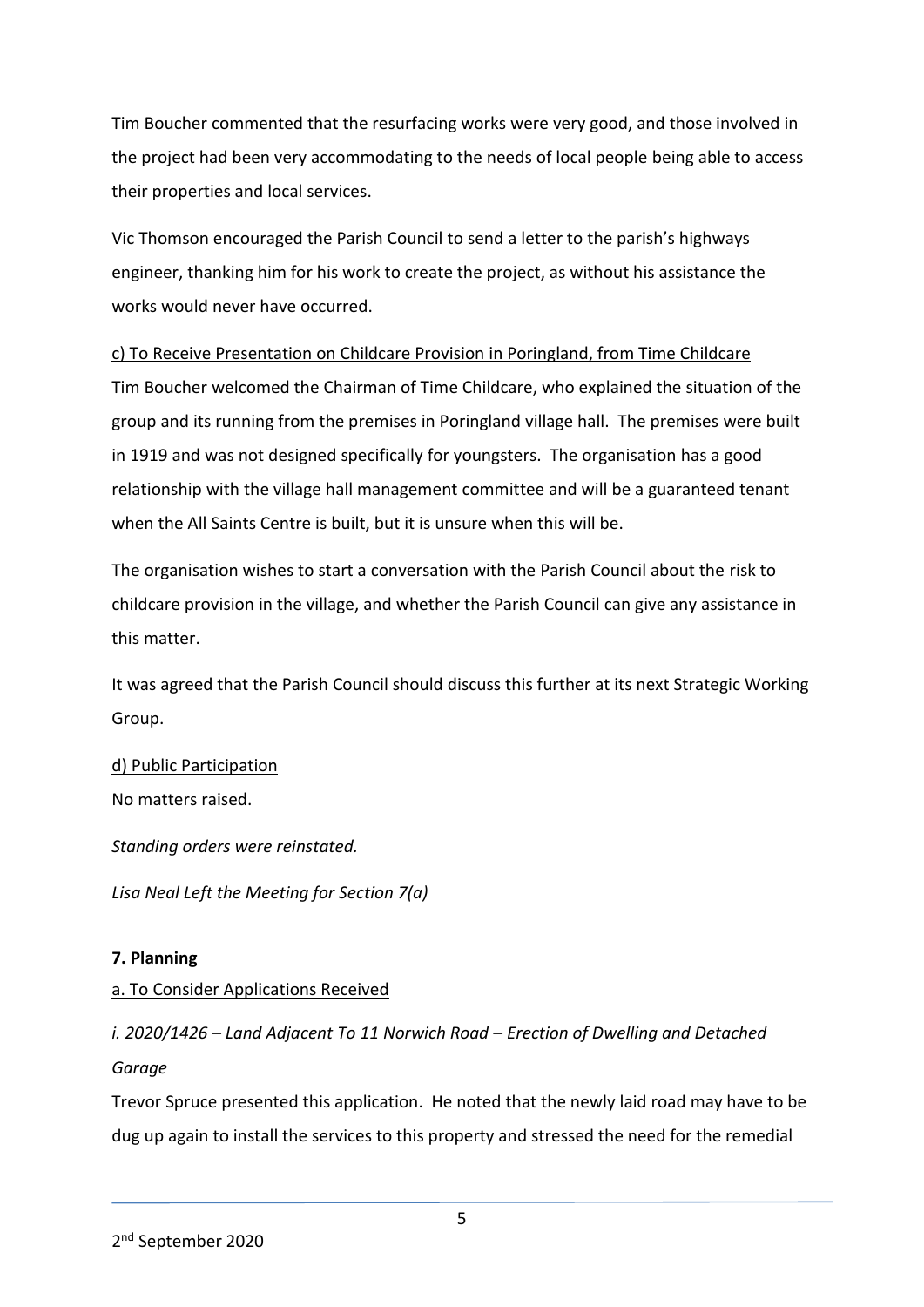works to the road to be done to bring the road back up to its resurfaced condition. He proposed that there be no objections to this application.

Chris Walker raised concerns that the Water Management Officer had objected to the application on the grounds of insufficient drainage detail.

There being no second to the original proposal, Tim Boucher proposed that the Parish Council objects to the application due to insufficient information being provided on surface water drainage. This was seconded by Chris Walker and carried.

*ii. 2020/1445 – Land West of 6 Caistor Lane - Variation of condition 2 of 2019/2498 - to relocate the entrance door to the front of the property and fenestration changes* John Henson presented this application and commented that this amendment was a much improved design. He proposed that the Parish Council supports this application, seconded by Chris Walker and carried.

*iii. 2020/1058 – 4 Sunnyside Avenue - Demolition of existing timber structure and erection of new ground floor extensions with first floor bedroom accommodation under new pitched roof - AMENDED APPLICATION*

John Hodgson presented this application. He noted that the amended application now has the frontage of the dwelling running parallel with Sunnyside Avenue. He proposed that the Parish Council supports the application, seconded by Chris Walker and carried.

*The following were presented as urgent items, as they could not be deferred to the next Parish Council meeting.* 

*iv. 2020/1545 – 2 Romany Walk – Resubmission of approved application 2020/0966 - Amending the attached flat roof garage to a pitched roof detached garage* The Clerk presented this application, with the only change to the approved application being the design of the garage roof from a flat roof to a pitched roof. John Henson proposed that the Parish Council supports this application, seconded by Chris Walker and carried.

*v. 2020/1313 – 28 Rectory Lane – Proposed drop kerb to create access for disabled tenant* Chris Walker proposed that the Parish Council supports this application, seconded by Carl Pitelen and carried.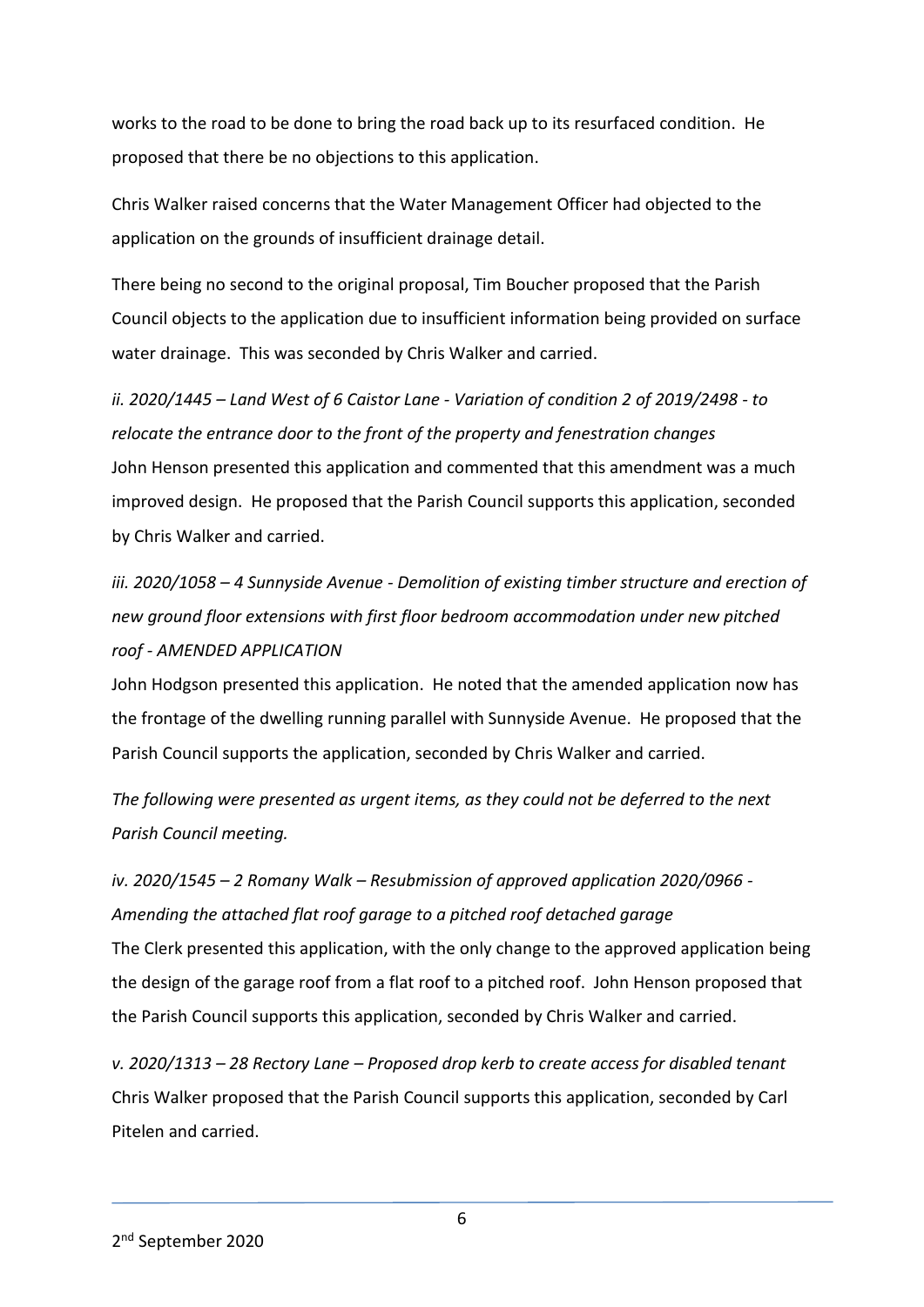*vi. 2020/1282 – 27 Howe Lane – First floor front and side extensions, including front infill extension to ground floor.*

The Clerk had notified councillors that this application had been called in by the District Councillor to be heard by the Development Management Committee, and the Parish Council had to decide if it wished to make verbal representation at the meeting. It was noted that the planning officer had put together a strong case for refusal, which covered all the concerns raised by the Parish Council. It was agreed that the written objections of the Parish Council, as supported by the planning officer's report, would be sufficient at the meeting from the perspective of the Parish Council and no further value would be gained by making a verbal presentation at the meeting. The Clerk is to communicate this to South Norfolk Council, and thank them for their invitation to make representation at the meeting.

#### *Lisa Neal Rejoined the Meeting*

#### b. To Note Planning Decisions

The following decisions were noted:

i) 2020/1234 – 57 Potters Way– Conversion of part of existing garage into non-habitable garden room. – APPROVAL WITH CONDITIONS

ii) 2020/1012 – 109 Cawstons Meadow – Variation of condition 2 from 2020/0017 - Revised design.– APPROVAL WITH CONDITIONS

iii) 2020/1102 – 22 Hillside - Proposed first floor front extension. APPROVAL WITH **CONDITIONS** 

iv) 2020/1106 – Land North of Shotesham Road - Non Material Amendment from 2014/0319 - Layout changes (Plots 89-93 and 126-144) and House type substitutions (Plots 28, 32, 36, 38, 39, 72, 73, 105, 106,107 and 145) APPROVAL NO CONDITIONS

v) 2020/1141 – Land South of the Ridings, Stoke Road - Non material amendment to 2017/0495 - Amendment to footpath surfacing; additional shrub planting: footpath adjacent plots 15-17 (Area A) – APPROVAL NO CONDITIONS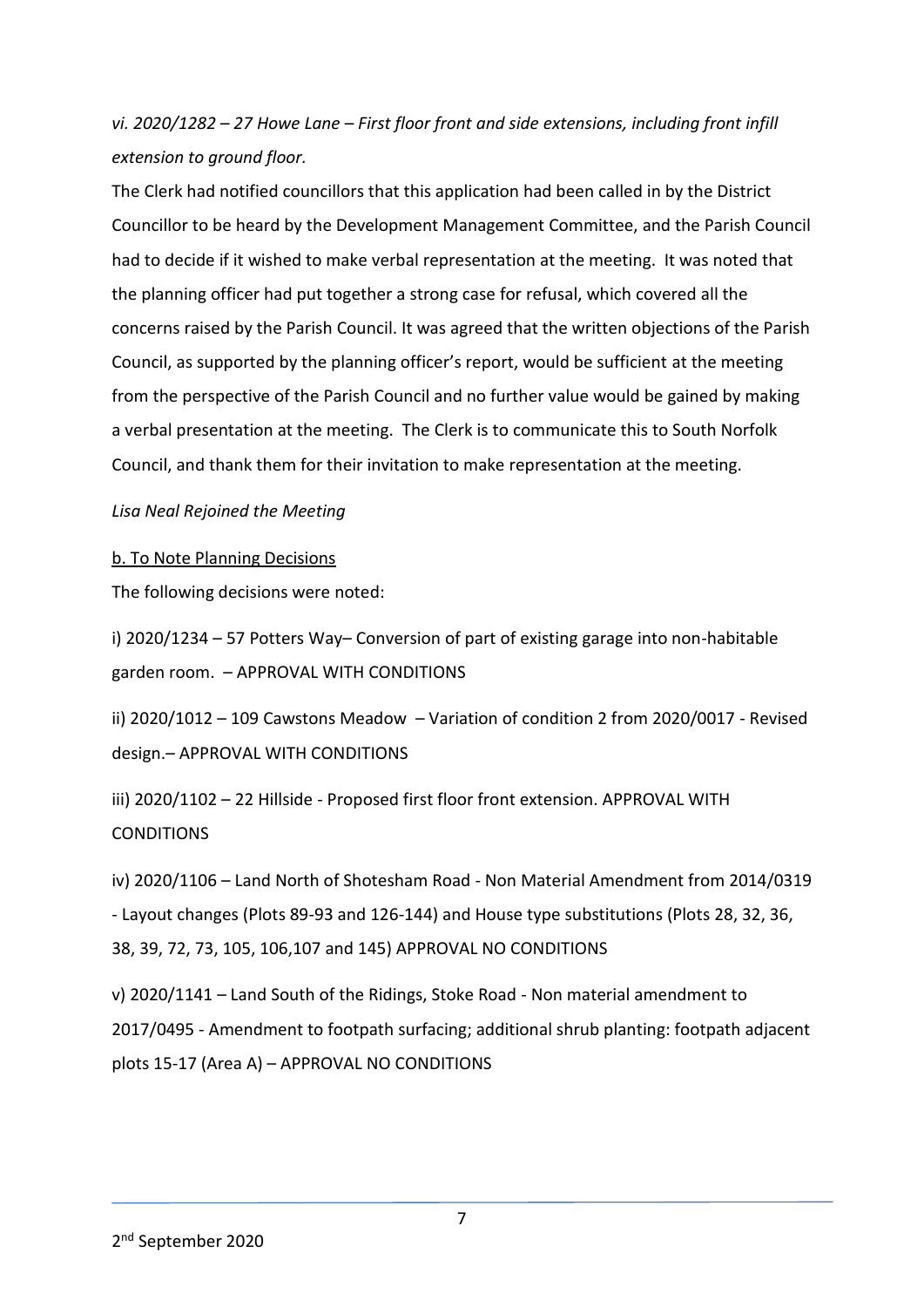#### **8. Correspondence and Consultations**

# a) To Consider Requests for 20mph Zones and Other Highway Safety Measures in the Village.

The Clerk reported that there had been requests from parishioners, that the Parish Council ask Norfolk County Council for 20mph zones along Caistor Lane, St Mary's Road, Rectory Lane and Upgate. These requests were as a result of the parishioners contacting Norfolk County Council and being advised by Norfolk County Council's customer service centre that Norfolk County Council only takes requests from Parish Councils. Whilst it was agreed that the Parish Council should be representative of the village, concerns were raised that the Parish Council would be lobbying for what could be a lost cause, as Norfolk County Council highways had already advised that it was rarely desirable to change an existing 30mph road to a 20mph road if the highway had not been designed with speed management features. The exception in Poringland was Shotesham Road, as the legal fees for changing this road to a 20mph road had been paid for by the developer.

Chris Walker advised that he had been contacted by a parishioner to raise this after two accidents on Rectory Lane / Upgate.

Vic Thomson offered to look into this on behalf of the Parish Council.

#### b) To Consider Request for 'Dogs to be Kept on Leads' Signage at Mulberry Park

The Clerk advised that she had been contacted by a parishioner with regards to dogs being deemed as out of control due to being off leads at Mulberry Park. The Clerk advised councillors that signage could be installed, but could only be enforceable via two methods:

1. An extension of the Public Spaces Protection Order, already in place by South Norfolk Council. With this South Norfolk Council would need to be convinced to extend the order, as they would be responsible for enforcing it.

2. The Parish Council could take out a Dog Control Order on this area of land alone, and the Parish Council would be responsible for enforcement.

The Clerk stressed that either method would require written evidence of why the Order was required and to date this had not been received. The complainant had been advised that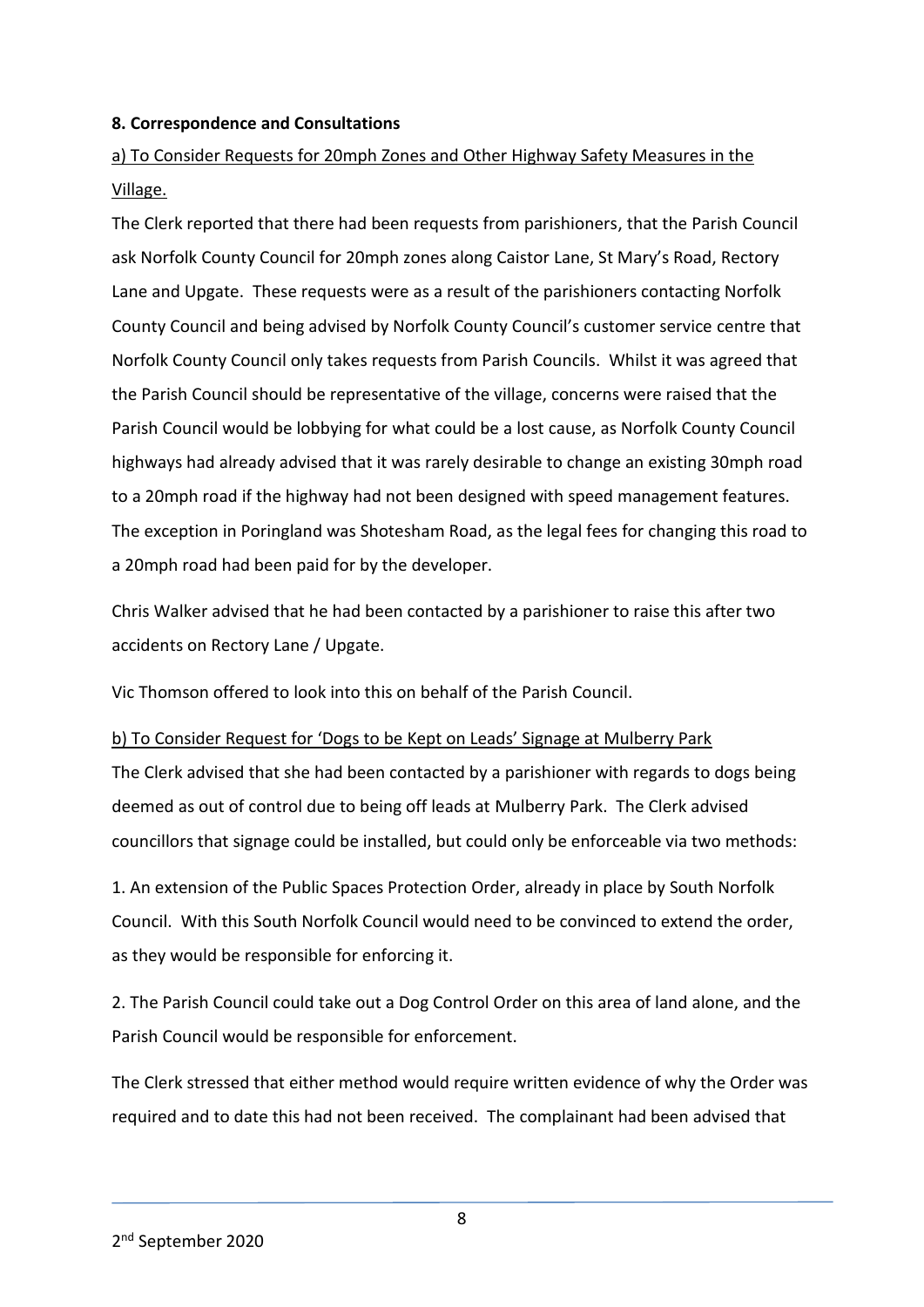evidence would be required, and also advised of the importance of calling the police if a dog is dangerously out of control, as they have the power to prosecute.

It was agreed that without evidence, no further action can be taken.

### c) To Consider Request for Equipment for Informal Football

Further to an appeal by a parishioner, the Clerk had provided council with a report for consideration for equipment for informal football.

It was agreed to suspend the meeting to allow the parishioner to put forward the case for this equipment. The parishioner explained that support in excess of 500 people had been received in support of this equipment, in a recent social media poll. He explained that local children had been very restricted during recent times in their ability to play football and exercise in general, and stressed that this was for informal use and not for use by any team to train as there were local facilities for formal training already.

With the meeting back in session, councillors considered the request. With concerns that the goals could cause arguments, it was agreed that they could be moved if necessary.

Lisa Neal proposed that two goals for informal football should be purchased and installed at Mulberry Park, seconded by John Henson and carried. This is to be funded by CIL.

# d) To Consider Government Consultation 'Changes to the Current Planning System' (deadline 1st October).

The Clerk advised that the deadline for this is after the next Parish Council meeting, but it is an important document for the Parish Council to consider.

Lisa Neal raised that, should the government's paper be passed, there would likely be a significant effect on the GNLP. There were also concerns raised about the impact on the Parish Council's emerging Neighbourhood Plan.

John Henson noted that whilst it was designed to promote house building, it won't prevent land banking, which is the biggest barrier to house building.

It was agreed that John Henson and the Clerk will draft a response to present to council on 30th September.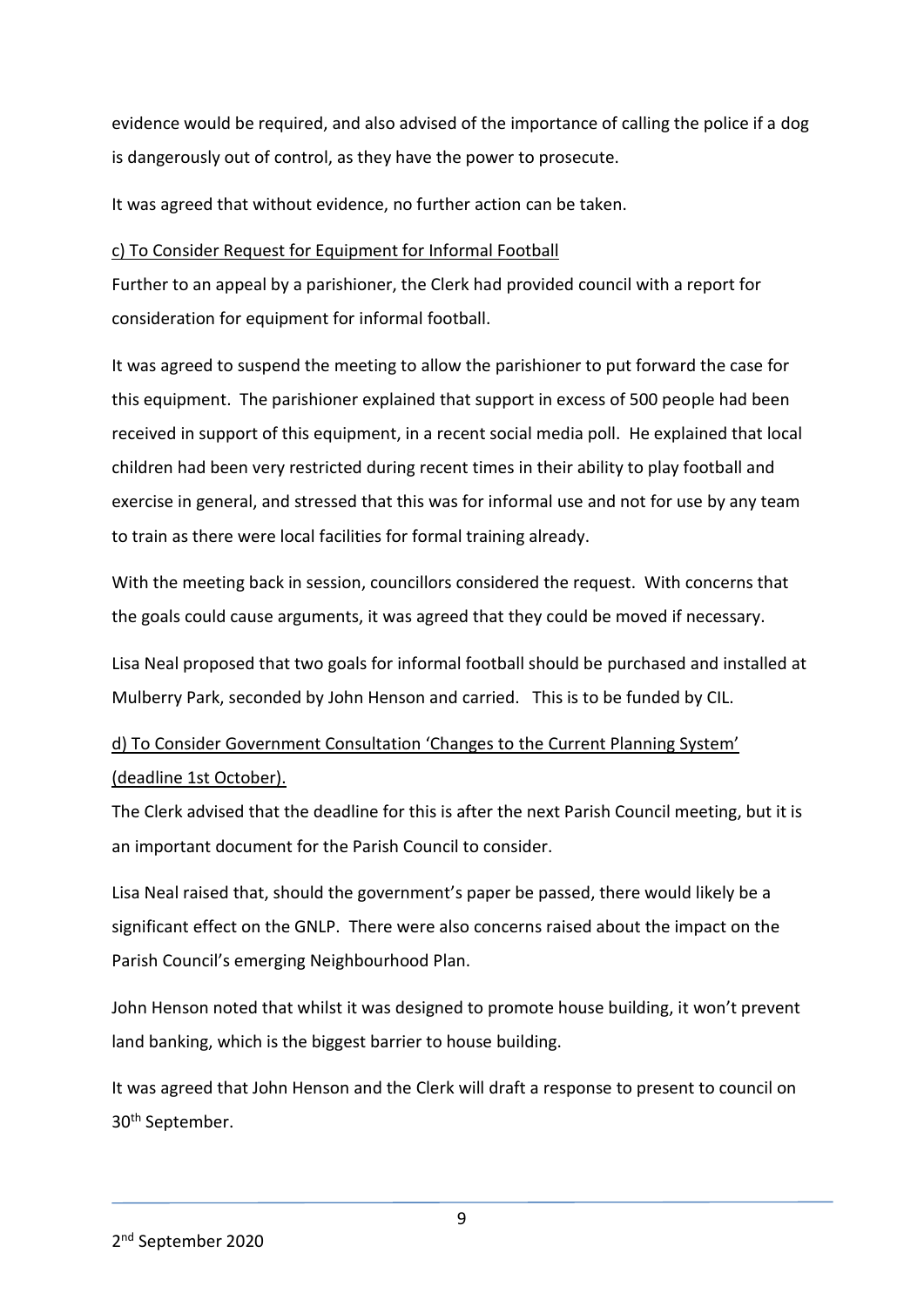# e) To Consider Government Consultation 'Planning for the Future (deadline 29<sup>th</sup> October). Lisa Neal raised grave concerns that this proposal was taking away the democracy of the planning system. Clarity was required on the level of local consultation and also the proposal for the Infrastructure Levy.

It was agreed that John Henson and the Clerk will draft a response to present to council on 30th September.

# f) To Consider South Norfolk Council Consultation on Amendment of Statement of Community Involvement (deadline 4th September)

The Clerk advised that this was a temporary amendment to account for different methods of public consultation resulting from Covid-19 restrictions. John Henson proposed that the Parish Council support this amendment, seconded by Chris Walker and carried.

# g) To Consider South Norfolk Council Consultation on Licensing Policy Review (deadline  $21^{st}$ September)

It was noted that the new policy promoted an increased level of communication between the licensing authority and Parish Councils, in the form of informing the relevant parish when a new application is made. Chris Walker proposed that the Parish Council supports the proposed policy, seconded by Peter Lowndes-Burt and carried.

### **9. To Receive Parish Council Update on Covid-19 Crisis**

The Clerk reported that the community centre bookings are increasing in September. A staff meeting was held to discuss evening bookings and these could be staffed, therefore opening hours can be extended. This is on the basis that weekend bookings are currently very restricted and will not put extra pressure on staff. Consideration had also been given to the Indoor Car Boot Sale which was booked for 12<sup>th</sup> September, and a plan had been put together to allow this event to continue in a Covid secure environment. John Henson proposed that with the additional mitigation measures put in place, the Indoor Car Boot Sale can go ahead, seconded by Lisa Neal and carried.

### **10. Finance**

a) To Receive Receipts, Payments and Bank Reconciliation for July 2020 The receipts, payments and bank reconciliation for July 2020 were noted by council.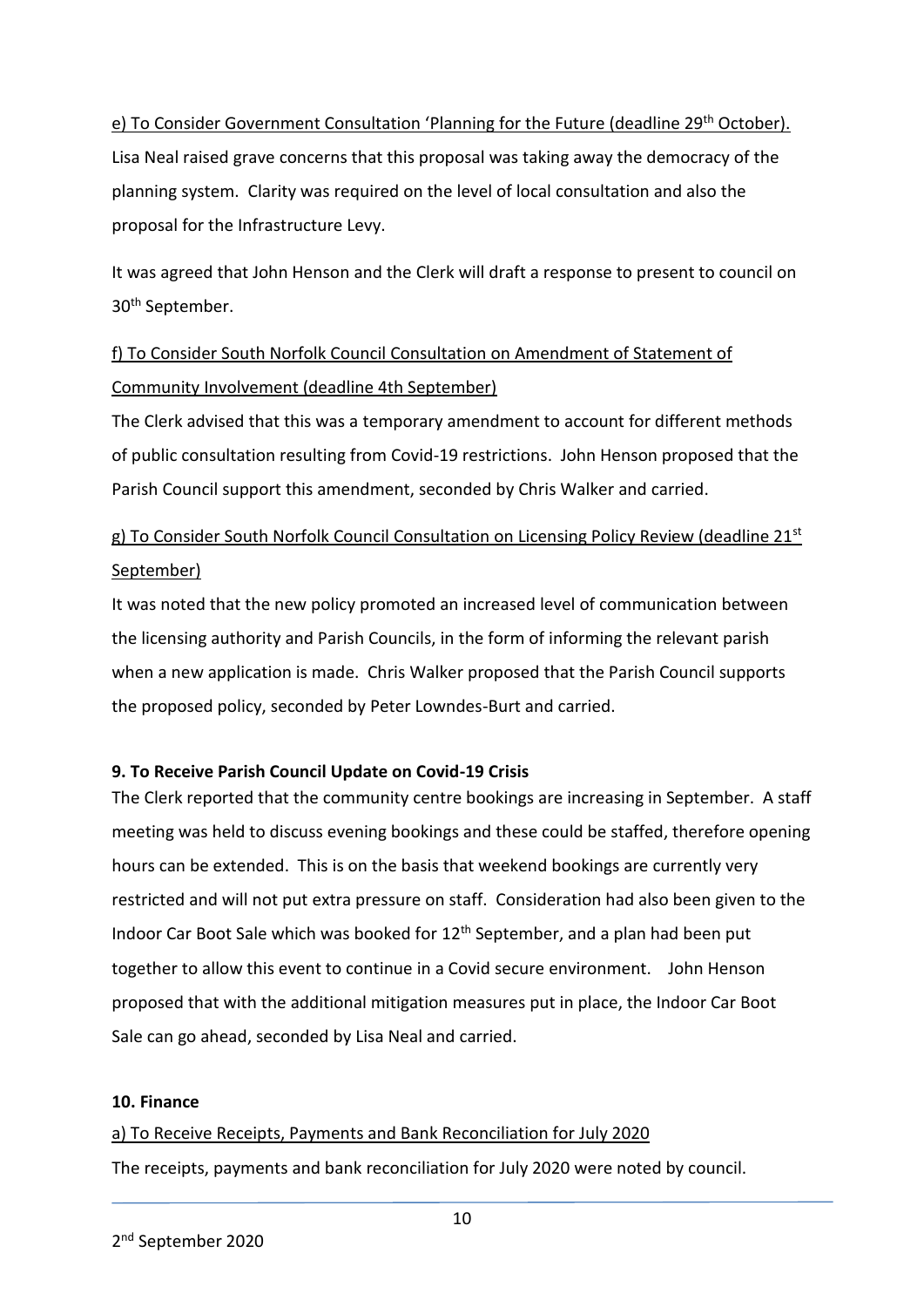### *Trevor Spruce Disconnected from the Meeting*

# b) To Receive Update on Ground Maintenance Contracts and Agree Further Actions The Clerk provided a report into the performance of all three grounds maintenance contractors to date, with concerns being raised about two.

John Joyce and the Clerk had met with one of the contractors of concern for a second time, and had been encouraged by the response.

As there were two meetings of the Parish Council in September, it was agreed to withhold payment from these two contractors and review again on 30<sup>th</sup> September

#### c) Accounts for Payment

### *i) To Agree Accounts for Payment*

The Clerk advised that the Parish Council had been requested the settle the balance for the Whitney Houston tribute as the event was originally due to have taken place on 19<sup>th</sup> September but another date was currently in the process of being agreed. It was agreed that the act had already had a 50% deposit and there was too much risk to the council to settle the full balance without knowing that the event can actually go ahead.

Chris Walker proposed that the following accounts should be paid, seconded by John Hodgson and carried.

| Payee                                                                                                             | <b>Description</b>                  | Amount    |
|-------------------------------------------------------------------------------------------------------------------|-------------------------------------|-----------|
| Staff Salaries and other Contractual Employment Payments (including<br>payments to HMRC and Norfolk Pension fund) |                                     | £9,748.14 |
| Microshade                                                                                                        | Hosted IT                           | £147.00   |
| <b>BT</b>                                                                                                         | Landline and Broadband              | £93.60    |
| <b>Norfolk Copiers</b>                                                                                            | <b>Printing Charges</b>             | £31.75    |
| L. Gooderham                                                                                                      | Mileage                             | £10.71    |
| S. Cunningham                                                                                                     | Mileage                             | £10.80    |
| <b>Rialtas</b>                                                                                                    | Subscriptions - Omega               | £464.40   |
| <b>Rialtas</b>                                                                                                    | Subscriptions - bookings            | £355.20   |
| Faye LeBon                                                                                                        | office equipment (shelving)         | £15.00    |
| <b>Business Web Page</b>                                                                                          | <b>Add Additional Email Address</b> | £25.00    |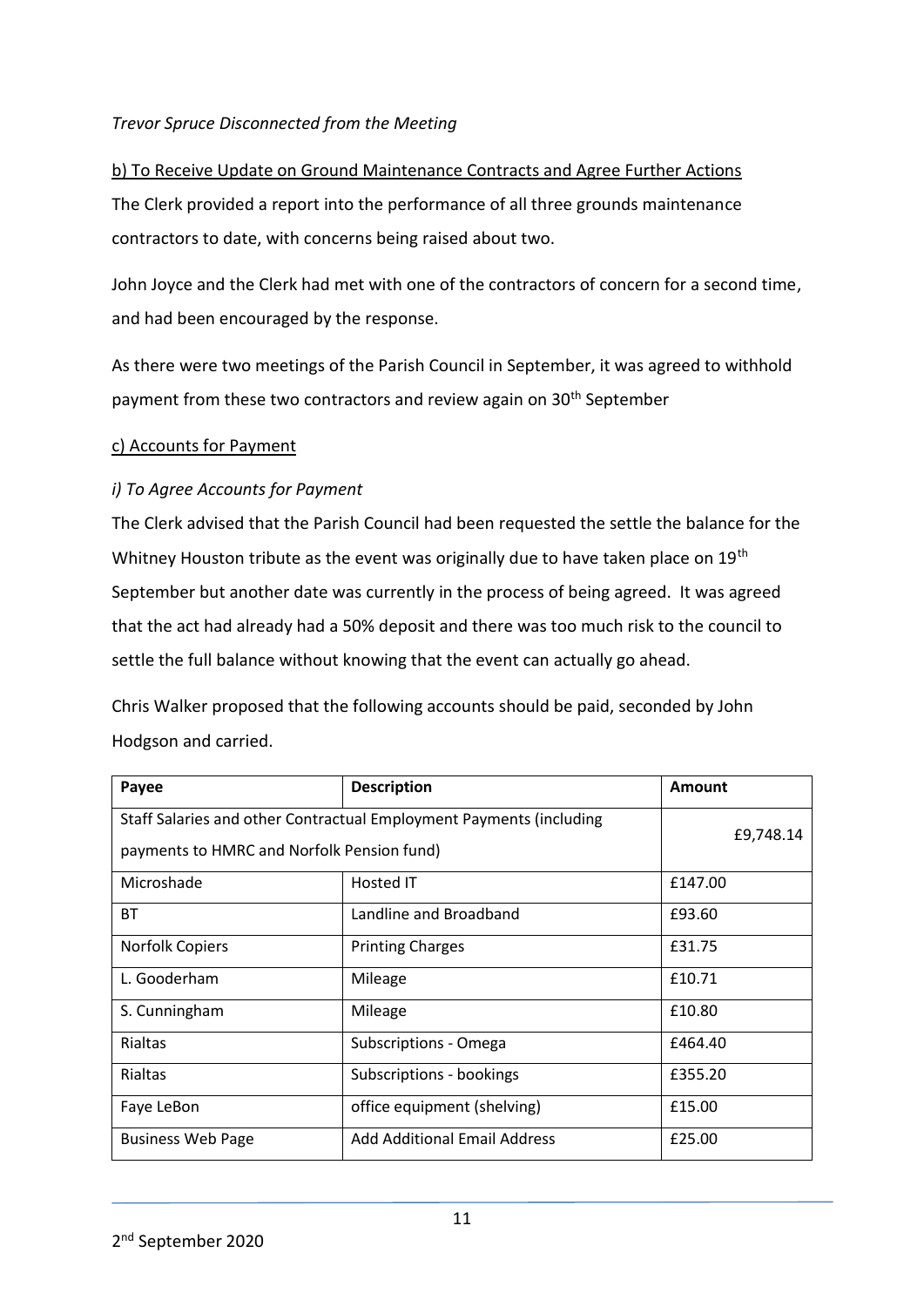| Payee                            | <b>Description</b>                        | <b>Amount</b> |
|----------------------------------|-------------------------------------------|---------------|
| Norse                            | <b>Printing of Annual Report</b>          | £690.00       |
| <b>Viking Direct</b>             | Stationery / Café Stock                   | £81.36        |
| <b>Total Gas and Power</b>       | Electricity                               | £566.89       |
| <b>ESPO</b>                      | Gas                                       | £50.97        |
| Norwich Electrical               | <b>PAT Testing</b>                        | £197.16       |
| World Pay                        | Bar                                       | £11.99        |
| Garden Guardian                  | <b>Grounds Maintenance</b>                | £836.20       |
| Barclaycard                      | Various                                   | £104.60       |
| Veolia                           | Maintenance                               | £50.69        |
| <b>Trevor Rushmer</b>            | Treat wasp nest                           | £90.00        |
| <b>Anne Barnes</b>               | Audit of 2019/2020 Playing Field Accounts | £44.00        |
| <b>Central Source</b>            | <b>Additional belt barriers</b>           | £113.98       |
| Danny Morley                     | Maintenance                               | £285.00       |
| Faye LeBon (Petty Cash Top       | Maintenance and Café Stock                | £54.59        |
| Up)                              |                                           |               |
| Ian Smith Group                  | Stationery                                | £190.15       |
| Norfolk Copiers                  | Printing (august)                         | £19.66        |
| <b>Cooks Blinds and Shutters</b> | Callout for faulty shutter                | £119.52       |
| <b>MCL Mechanical Services</b>   | Install new Cistermiser                   | £467.70       |
| Microshade                       | Hosted IT (Sept)                          | £202.50       |
| Name Withheld                    | Refund of Hire (Covid 19)                 | £27.00        |
| Name Withheld                    | Refund of Deposit (Covid 19)              | £68.75        |
| Name Withheld                    | Refund of Hire (Covid 19)                 | £63.00        |
| Name Withheld                    | Refund of Indoor Car Boot Sale            | £14.00        |
|                                  | <b>TOTAL</b>                              | £15,251.31    |

*John Hodgson Disconnected from the Meeting*

*ii) To Agree Accounts for Payment (Councillors with Pecuniary Interests)*

Chris Walker proposed that the following account for payment be accepted, seconded by David Hewer and carried.

| Payee             | <b>Description</b>         | Amount  |
|-------------------|----------------------------|---------|
| Spruce Landscapes | Delivery of Annual Reports | £660.00 |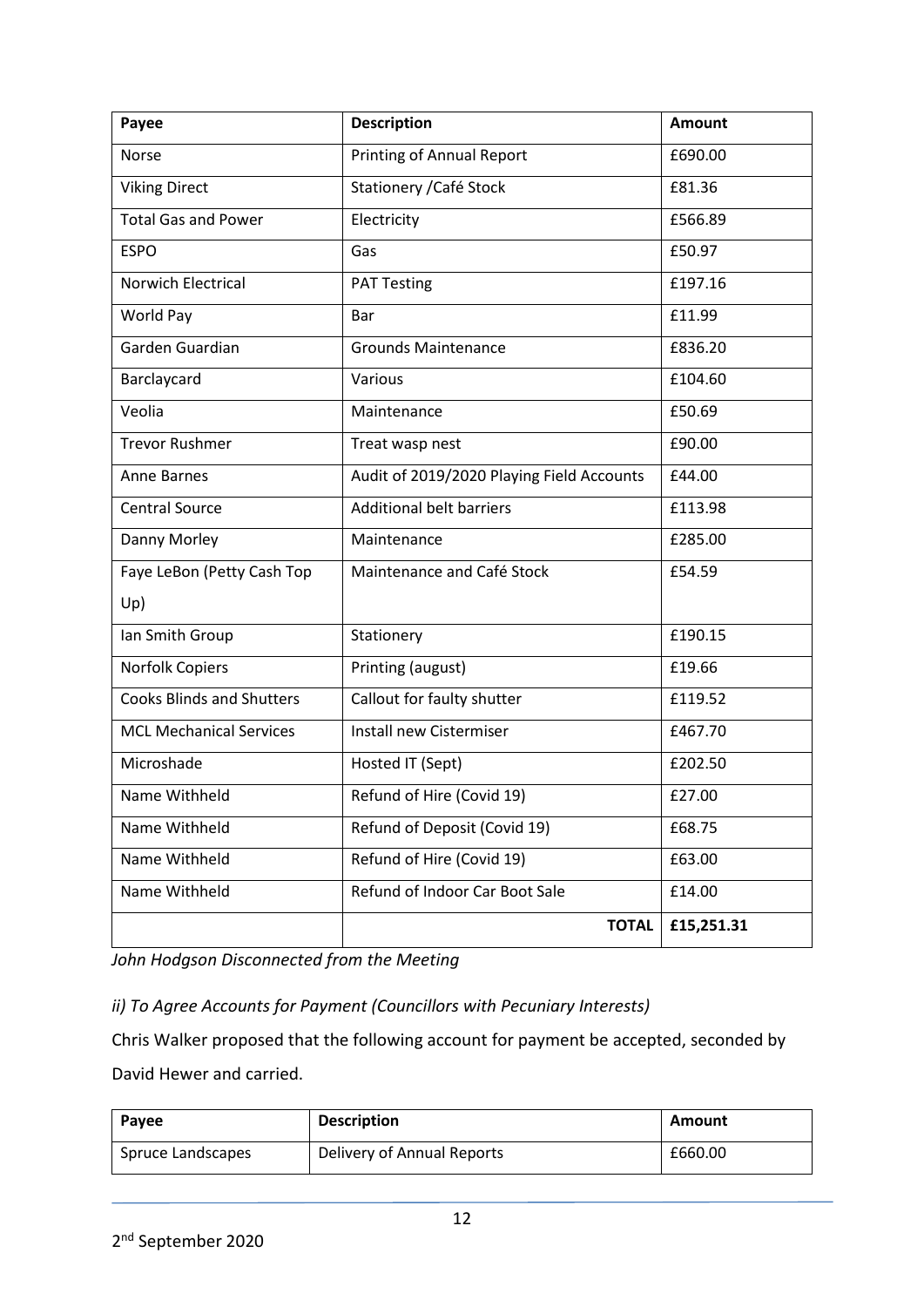| Payee         | <b>Description</b> | Amount                 |
|---------------|--------------------|------------------------|
| Mr J. Hodgson | Café Expenditure   | £28.45                 |
|               |                    | <b>TOTAL   £688.45</b> |

*Trevor Spruce and John Hodgson Re-joined the Meeting*

## d) To Agree that Peter Lowndes-Burt (Authorise) and the Assistant Clerk (View and Submit) be Permitted Access to the Unity Bank Account

Chris Walker proposed that both people should be authorised to the relevant level of authority, seconded by David Hewer and carried.

### e) To Receive Notification of Sector Pay Increases

The Clerk reported that the sector pay increases had been announced for those members of staff on 'green book' contracts. It was agreed to delegate to the HR Advisory Group the review of treatment of those not on green book contracts.

### **11. Advisory and Working Groups**

### a) Neighbourhood Plan

John Henson reported that as a result of an objection by Gladman Developments, South Norfolk Council had recommended a second examination of modification to policy 2 for the emerging Neighbourhood Plan. It was agreed to delegate to John Henson, John Joyce and the Clerk the reviewing of potential examiners and to work with South Norfolk Council to appoint the chosen examiner.

### b) Amenities Advisory Group

The draft minutes of the meeting had been circulated. David Hewer reported that it had been agreed to install a new dog bin on Potters Way when the open space comes into the ownership of the Parish Council, and to proceed with investigations into a village gateway to the south of the village under the Parish Partnership scheme.

### c) Community Centre Advisory Group

John Hodgson provided a report into the trial opening of the café, as run by the Parish Council. He proposed that the café should now open on a Monday to Friday between 9am and 2pm, seconded by Lisa Neal and carried. Feedback reports are to be provided to the Parish Council for the next 3 meetings and John Hodgson, the Clerk and the Café Supervisor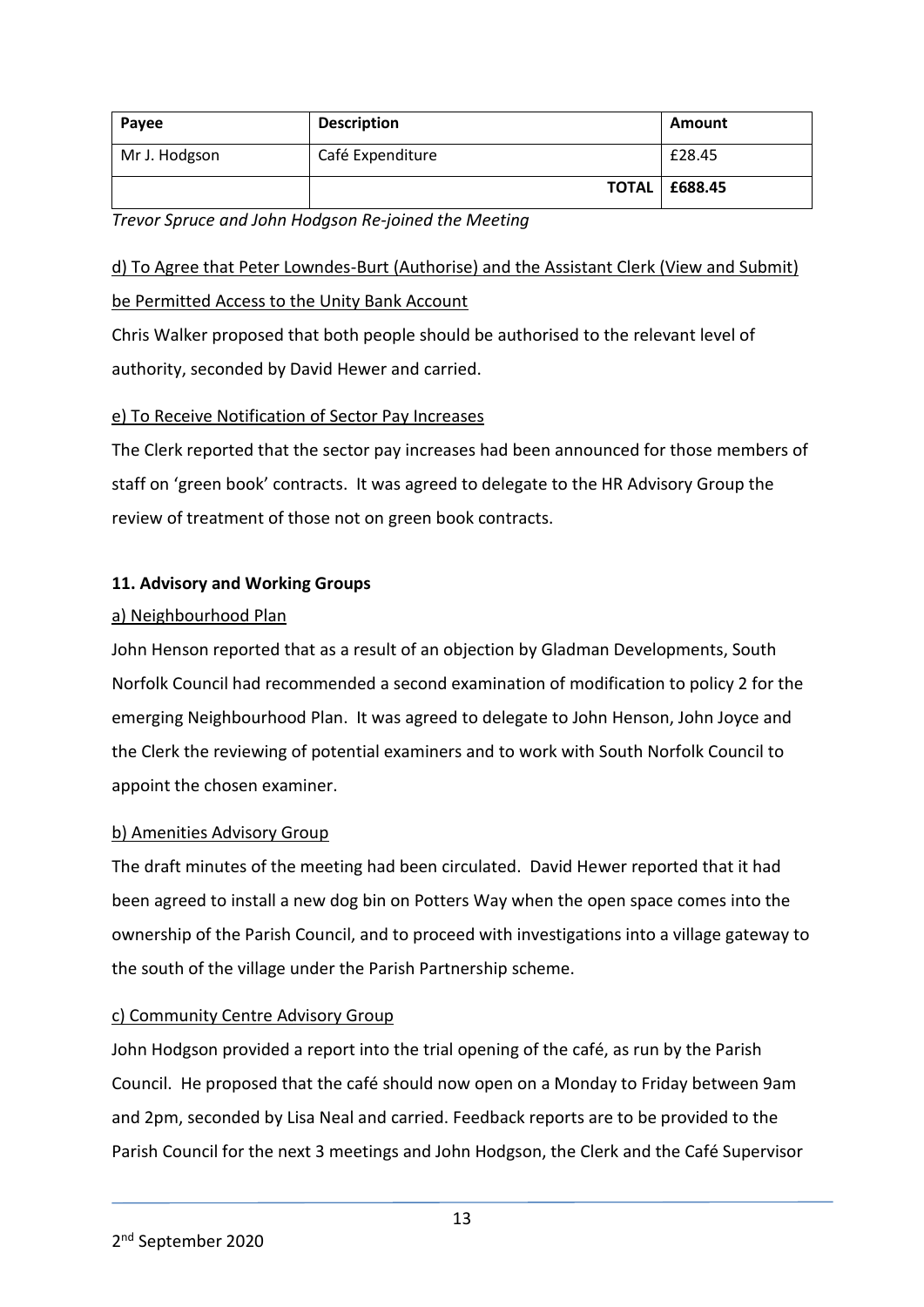are to be given delegated authority to vary the menus. The HR Advisory group is to review the contract for the café supervisor.

### e) Playing Fields

*i) To Consider Improvements to CCTV* It was agreed to defer this item.

*ii) To Receive Quotes for Improvements to Pavilion* It was agreed to defer this item.

### **12. Community Land**

### a) To Receive Update Report on Transfer of Community Woodland and Lagoon

The Clerk reported that the transfer was in its final stages, and the last few queries being resolved between the party's solicitors. It is hoped to present the transfer document to council on 30th September.

### b) To Receive Update on Community Land Project

The Clerk reported that there remain some issues between the treatment of the s106 land and the gift land. It was agreed to delegate this to the Community Land Project group to progress this.

### **13.To Consider Training Requirements**

It was agreed to defer this item

### **14.To Consider Principle of Installation of Open Reach Cabinet at Playing Field**

It was agreed to defer this item

### **15. To Discuss Christmas Event**

It was agreed to defer this item

### **16. To Consider Format of Future Meetings**

Discussions occurred as to the possibility of socially distanced or hybrid meetings. It was

agreed to trial socially distanced meetings with the advisory groups.